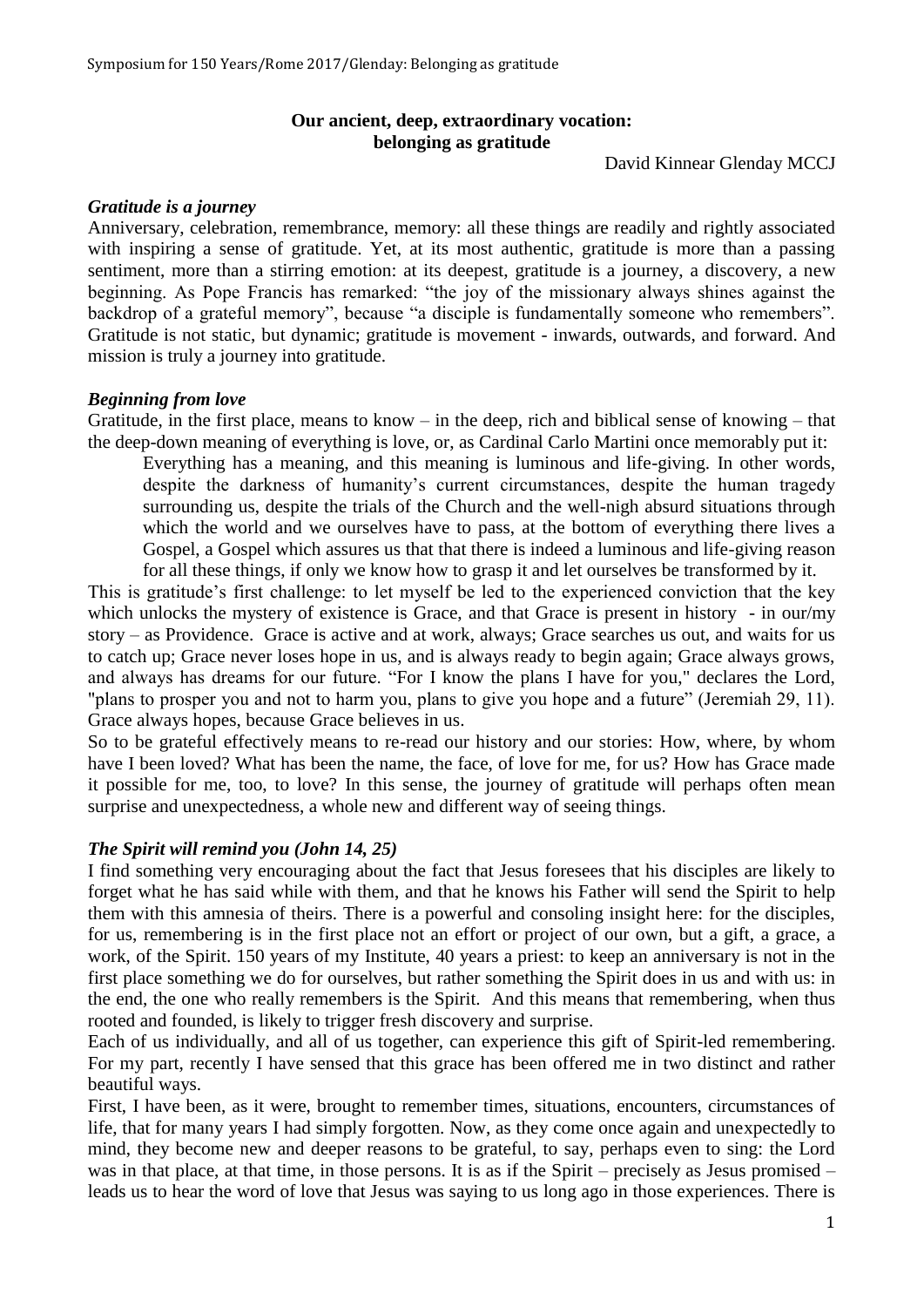an exciting challenge here: discovering in this way how great is the potential of our personal and community history, to treasure, cherish and re-visit that history in ever renewed hope and expectation.

Second, I have noticed the Spirit nudging me not only to re-call apparently forgotten times and experiences, but also to re-read only too well remembered experiences in a new way. Times until now read as times of hurt emerge as times of healing; times of fragility are revealed as places of mercy and wisdom; times of fault are recognized as places of joy: *felix culpa*, happy fault, fortunate fall; times of sin as times of forgiveness and growth in compassion. In Gospel terms, to remember is to be transformed.

# *Had I not been awake…*

The first line of the first poem in Irish poet Seamus Heaney's last book of poems runs like this:

Had I not been awake I would have missed it…

The poem, written after Heaney had suffered a severe stroke is, we might say, a hymn to attentiveness. The sudden and unexpected experience of serious physical fragility had brought Heaney to a new and deeper appreciation of the preciousness and beauty of being alive, and this had made him more attentive to the power of life in the present moment.

So true gratitude is never mere nostalgia, a hankering after the old days: true gratitude heightens my awareness of and deep respect for the present moment, so as to discover and cherish there the seeds of the future. A grateful person will tend to be a person willing to accept the challenge of discernment, very likely identifying with some of the things Pope Francis shared when he met the superiors general in November 2016:

I am very keen on the theme of discernment… We are used to formulas, to black and white, but not to the gray areas of life. And what counts is life, not the formulas. We need to grow in discernment. The logic of black and white can bring casuistic abstraction. Instead, discernment means going beyond the gray of life in a search for the will of God. And you look for the will of God following the true doctrine of the Gospel and not in the fixations of an abstract doctrine… This is the key point: discernment is always dynamic, as is life. Static things don't work… So two words: listening and movement. This is important.

Or, in Heaney's terms, gratitude means staying awake - and so not missing the movement of new life.

# *How can I thank the Lord?*

Given all this, it comes as no surprise to find that gratitude in the end turns into mission, that thankfulness lies at the heart of every authentic outreach to others. Gratitude sends us out, urges us into the future, rekindles the dream, challenges to commitment, makes giving joyful.

Mission as gratitude enacted is a recurring and ultimately delightful theme in the lives of many outstanding missionaries. Paul, for example, could write to the Corinthians:

Blessed be the God and Father of our Lord Jesus Christ, the Father of mercies and God of all comfort, who comforts us in all our affliction, so that we may be able to comfort those who are in any affliction, with the comfort with which we ourselves are comforted by God (2 Cor 1, 3-4).

At the end of his Spiritual Exercises, Ignatius of Loyola invites the retreatant:

To ask for an intimate knowledge of the many blessings received, that filled with gratitude for all, I may in all things love and serve the Divine Majesty (233).

My own founder, St Daniel Comboni, writing from the desert on his way to his mission in the Sudan was able to say:

There is another month and a half to go before I reach my main residence at Khartoum. On top of all this, to carry a load for twenty camels, we need forty, because in their present condition camels carry less and for every forty, ten die. Moreover, there are only very few camels to be found. I am in the worst straits in the world: double effort, double expense,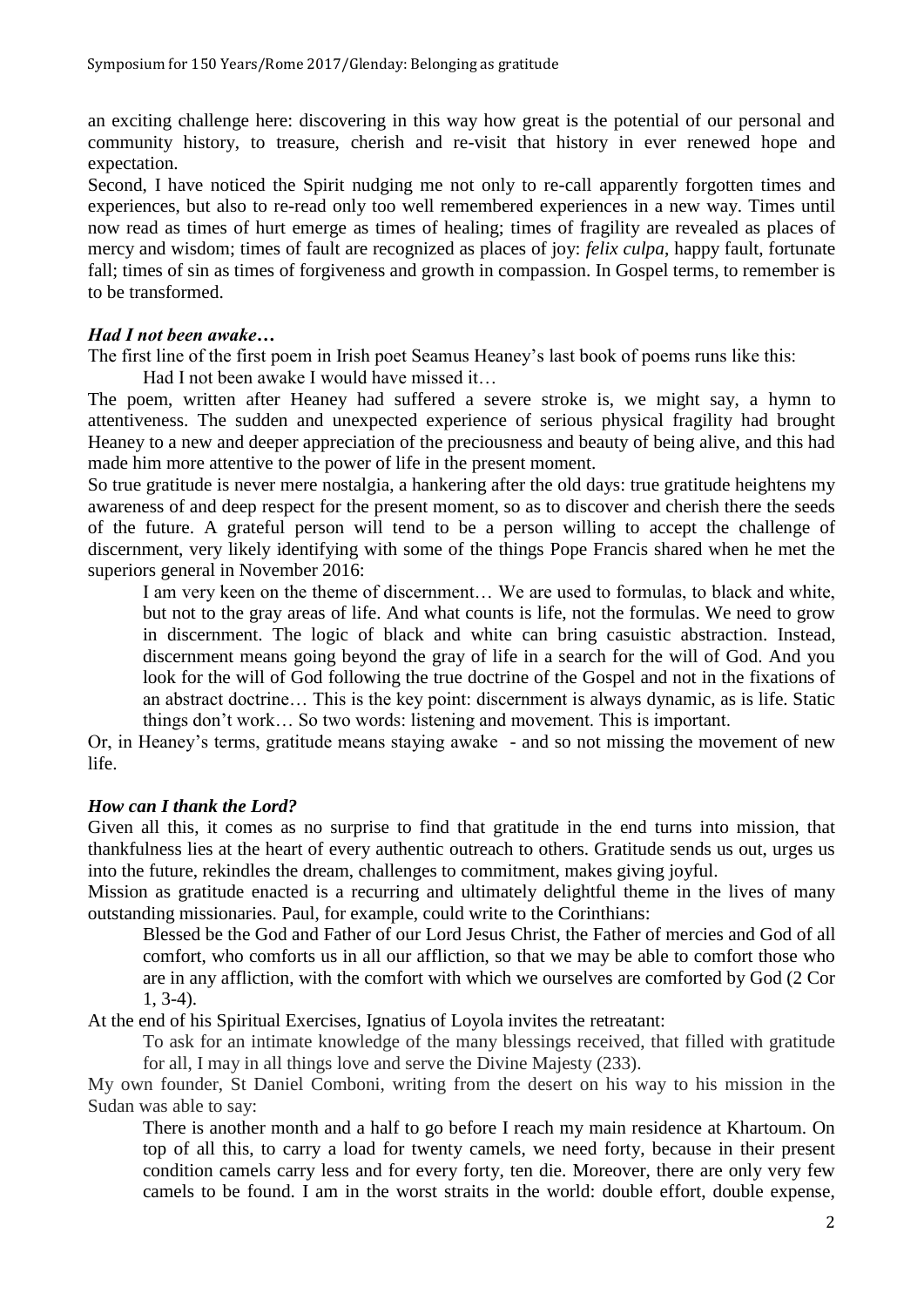double danger and double uncertainty. I am writing to you under a big acacia which is at present our palatial residence. Ten paces from the packing case on which I am writing, the temperature is 45 degrees and we are only half way through March. But what can we do? This is our situation.

My Missionaries, my five Sisters (they are real angels), my craftsmen and I are the happiest people on earth because we are all in the hands of God, of Mary and of good St Joseph. We suffer for Jesus and we have all abandoned ourselves to the hands of God's Providence. Really it is wonderful to suffer with Jesus, for Jesus and for the souls we must win for Jesus Christ!

# *Setting out again*

So then, mission: a journey from gratitude into gratitude, a place where praise is discovered ever anew, in the folds of real life, with all its beauty, challenge and opportunities to begin afresh. Or, as St Augustine urged his people in his famous Easter homily:

Brothers and sisters, see that your praise comes from your whole being; in other words, see that you praise God not with your lips and voices alone, but with your minds, your lives and all your actions.

Against this background, it becomes natural for me to say that to celebrate the 150<sup>th</sup> anniversary of Daniel Comboni's foundation of his missionary Institute cannot but be something deeply personal, the celebration of a multi-faceted grace that has accompanied me from my earliest years, and that I have grown to appreciate and comprehend in the different events and stages of my missionary journey. For me, this celebration is about gratitude, my gratitude to St Daniel Comboni, for the ways the Institute founded by him has so deeply shaped and enriched my life.

So let me share just three of my many reasons for this gratitude.

# *An experience of God*

In his *Plan for the Regeneration of Africa*, Daniel Comboni makes it very clear that he lives his mission, and all the initiatives this mission leads him to take, as a sharing in the mission of God. Reflecting and praying on his first, deeply painful experience of mission in Central Africa, he discovers that there, in the midst of the loss and apparent failure, he has in fact come to know the Living God, a God-in-community and a God on mission, a God who goes out to the ends of the earth, and takes us with him, if we let him.

This is surely why, when Comboni comes to found his Institute, he envisions it in terms of a "little Cenacle", a present-day Pentecost, a place where human beings are drawn into the missionary mystery of the Trinity. This is why the true life of this Institute is a life in the Spirit, and why a proper way to celebrate these 150 years is to say: the best is yet to come. This is why it may well be that the fragilities and limitations of the Institute today, rather than being obstacles to mission, may be the way to discover where and how the Spirit is leading us into the future. In other words, this celebration is just as much about the future as the past.

# *This Work is Catholic*

I was born in India, of Irish mother and Scottish father, and so I suppose it is not strange that I should be especially grateful for the fact that St Daniel Comboni, from the very beginning, intended his Institute to be entirely international, or "Catholic" as he liked to say. The God he had discovered and experienced was a God for the whole world, involving the whole Church in a mission directed to every continent , nation, language and culture. Only by being open to members from every nation could this Institute, Comboni clearly felt and understood, be an effective and credible witness to the mission of God in the world.

This path has not been, and never will be, an easy one for us Comboni Missionaries, and we have had our struggles and failures along the way, but there is something very beautiful about the fact that in the end we have always been drawn back, at times despite ourselves, to this desire and